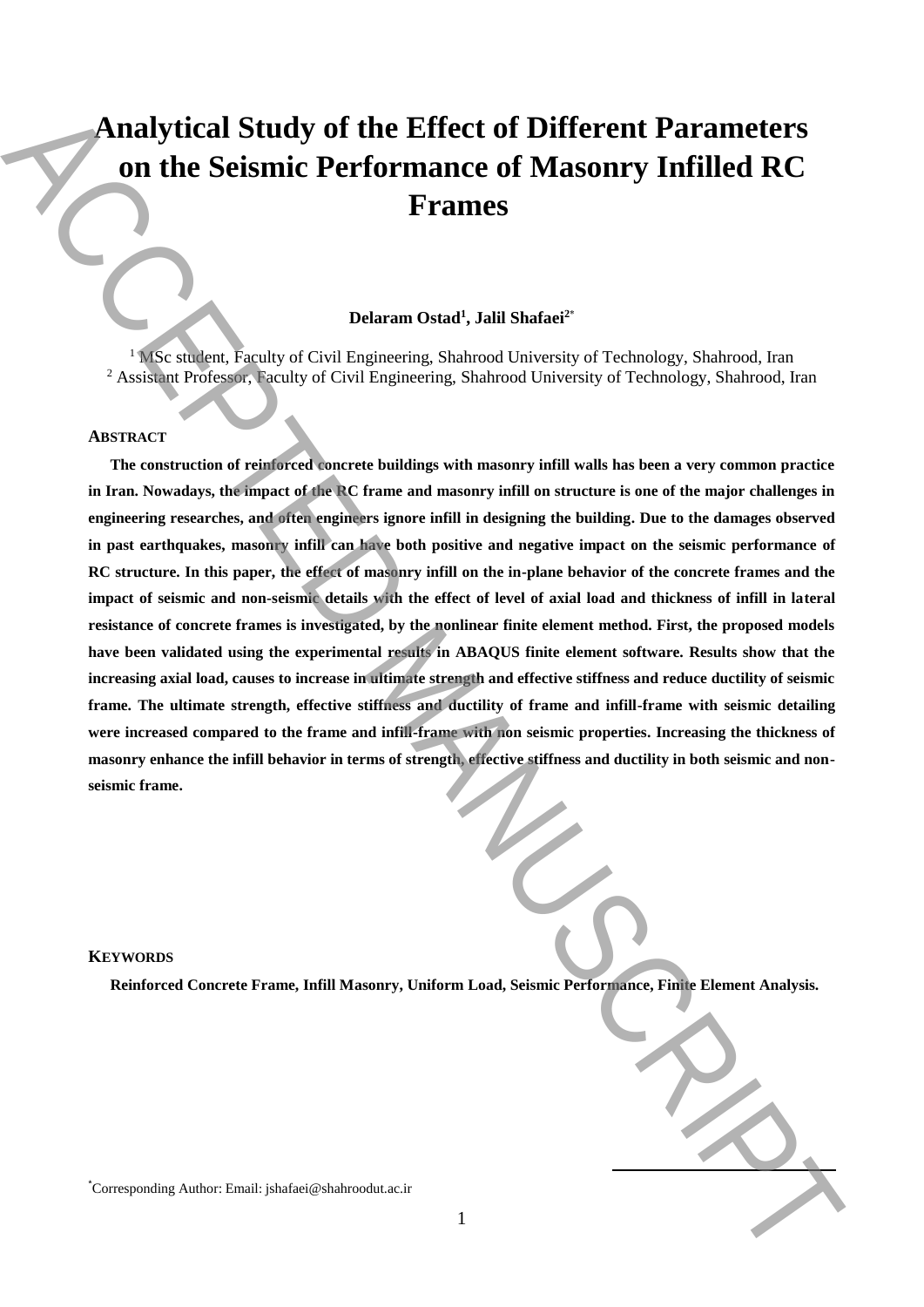## **1. Introduction**

Nowadays, the impact of the frame and infill on structure is one of the major challenges in engineering researches; because engineers ignore infill in designing the building; and consider it as non-structural part and just consider its weight. Due to the damages that has been observed in recent earthquakes of Iran, such as the Kermanshah which occurred in 2017. When the masonry infill is placed in the concrete frame, significantly changes its mechanical properties, the stiffness and strength of the structure increase and ductility of the concrete frame reduce. There is interaction between masonry infill and it's frame, so, the frames with infill behave differently than those frames without infill. Disregarding the effect of masonry infill, they can be safe and reliable in terms of resistance in design, since the increasing strength around frame has a positive effect on earthquake strength and overall structural stability, however, it should also be considered that masonry infill will increase the stiffness of the infill-frame and larger portion of the lateral load would attracted by frames. This can be a negative factor when ignore the infill masonry in the design.

The purpose of this paper is to investigate the seismic performance of reinforced concrete frame and infill-frame masonry with seismic and non-seismic details by investigating the simultaneous effect of different levels of axial loads and increasing the thickness of infill-frame masonry. For this purpose, single-story and single-bay reinforced non-seismic concrete frame[1], reinforced seismic concrete frame[2] and non-seismic infill-frame masonry[1], modeled in ABAQUS software and validated with experimental models, fiqure1.

#### 2. **Analytical Models and parametric study**

In this paper, six specimens of reinforced concrete frame and six specimens of masonry infill-frame with seismic and non-seismic details under different levels of axial loads of 0.1, 0.2 and 0.3 of the ultimate axial capacity of the columns with thickness infill masonry 100 mm and six specimens of masonry infill-frame with seismic and non-seismic details under different levels of axial loads of 0.1, 0.2 and 0.3 of the ultimate axial capacity of the columns with thickness infill masonry 50 mm have been modeled and analyzed in ABAQUS finite element software[3]. The dimensions of the masonry infill placed inside the concrete frame are equal to (2100  $\times$  1300  $\times$  106) mm means that length  $\times$ height ×thickness and the dimensions of brick units were (106  $\times$  49  $\times$  31) mm. The three specimens of the non-seismic concrete frame were modeled under different levels of axial load 0.1, 0.2, and 0.3 and the three specimens of the seismic concrete frame were designed and modeled based on seismic criteria of the 9th issue of national regulations. In reinforced concrete frame with masonry infill, the first three specimens are under different levels of axial loading of 0.1, 0.2 and 0.3 and masonry infill thickness of 100 mm and concrete frame is non-seismic. The second three specimens are under different levels of axial loading of 0.1, 0.2 and 0.3 and masonry infill thickness of 100 mm. The third three specimens are under different levels of axial loading of 0.1, 0.2 and 0.3 and masonry infill thickness of 50 mm and concrete frame is non-seismic. The fourth three specimens are under different levels of axial loading of 0.1, 0.2 and 0.3 and masonry infill thickness of 50 mm and concrete frame is seismic After analyzing the specimens in ABAQUS finite element software, the force-displacement graph was extracted and, Financial distribution of laboratory in the analysis of laboratory model with FE model with FE model and the state of laboratory model with FE model and the state of laboration of laboratory model with FE model and the st



c. infill-frame masonry [1] b. seismic reinforce concrete frame [2] a. non-seismic reinforce concrete frame [1]